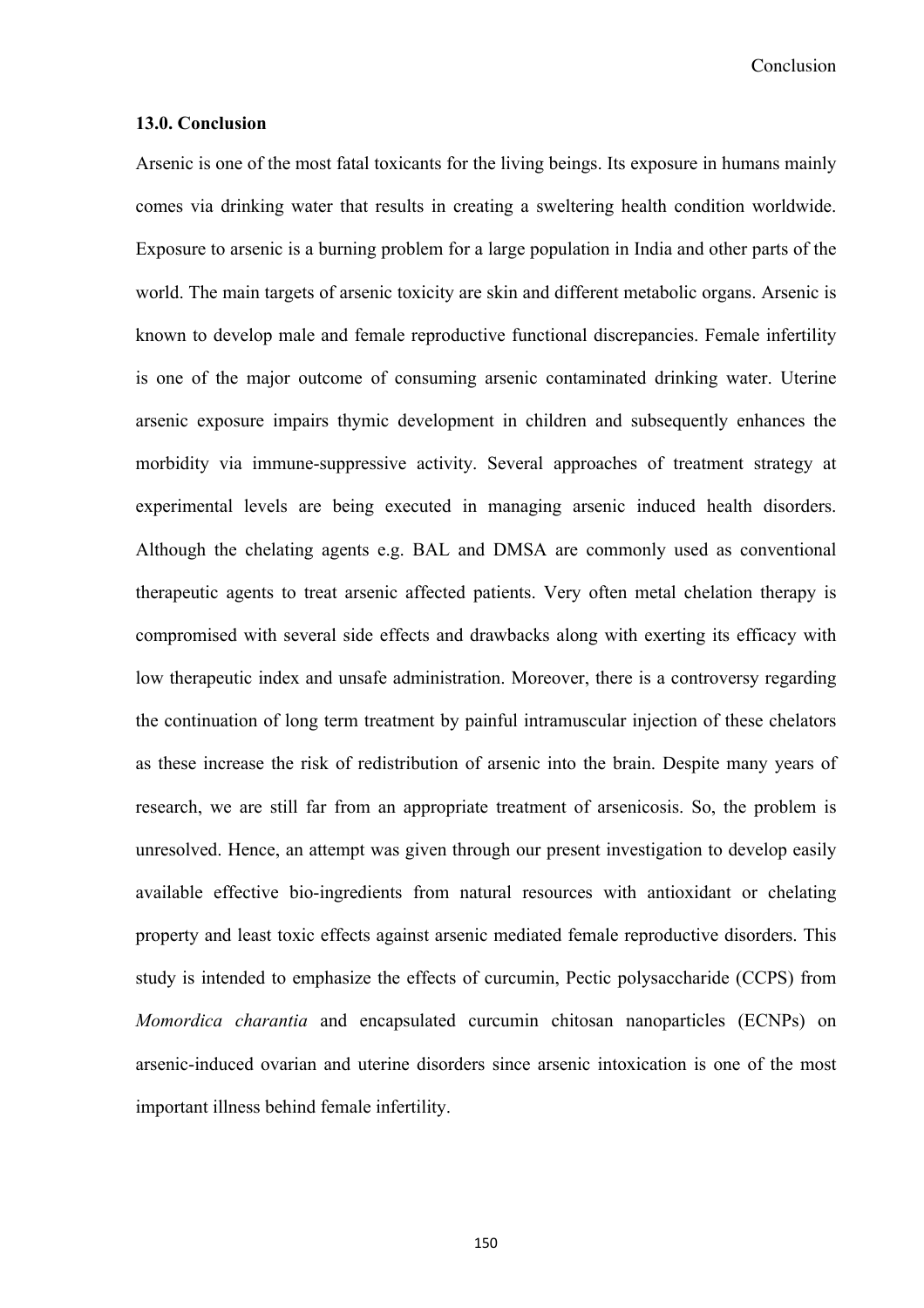The pure form of these above biomolecules was administered or supplemented at different stages to the arsenic challenged experimental animal. The protective and curative roles of curcumin, CCPS and ECNPs have been executed to establish its therapeutic effect on arsenic mediated repro-toxicity. Wistar female rats were used for the tratment strategy. We selected 20 mg, 2.0 mg and 1.0 mg per Kg body weight respectively for application of curcumin, CCPS and ECNPs respectively against 10 mg sodium arsenite per Kg BW. Extracted CCPS from *Momordica charantia* has possible capability to interact with sodium arsenite via involvement of the active sites of the hydroxyl groups on the surface of polysaccharide.

Spherical particles sizes of ECNPs were ranging from 8-40 nm have high stability in biological system and also have possible ability to interact with sodium arsenite via the connection of hydroxide groups of curcumin and ammonium groups of chitosan. Curcumin, CCPS and ECNPs treatment scavenges the ROS production in uterus, ovary and liver caused by arsenic. Treatment with these biomolecules has better antioxidant and chelating activity which contributes distinct protective and curative effects against the arsenic induced alteration of uterine and ovarian oxidative stress. Curcumin, CCPS and ECNPs treatment significantly attenuated the arsenic mediated oxidative stress and lipid peroxidation level in uterus and ovary. The serum levels of LH, FSH and estradiol were maintained towards normalcy accompanied with the restoration of estradiol receptor-1 stability that finally inducing the steroidogenic activities in rat when treatment with curcumin, CCPS and ECNPs were given to arsenic treated rats. H-E staining confirms the restoration of uterine and ovarian histomorphology in response to the addition of curcumin and CCPS in arsenicated rats. CCPS and curcumin have excellent anti-inflammatory properties. These regulate the inflammatory marker NF-қB and pro-inflammatory cytokines TNF-α and IL-6 during the mitigation of arsenic induced toxicity. In this study it is confirmed that up-regulation of uterine apoptotic markers (caspase-3, Bax), p53, PCNA, PARP and down-regulation of Bcl<sub>2</sub>,

151